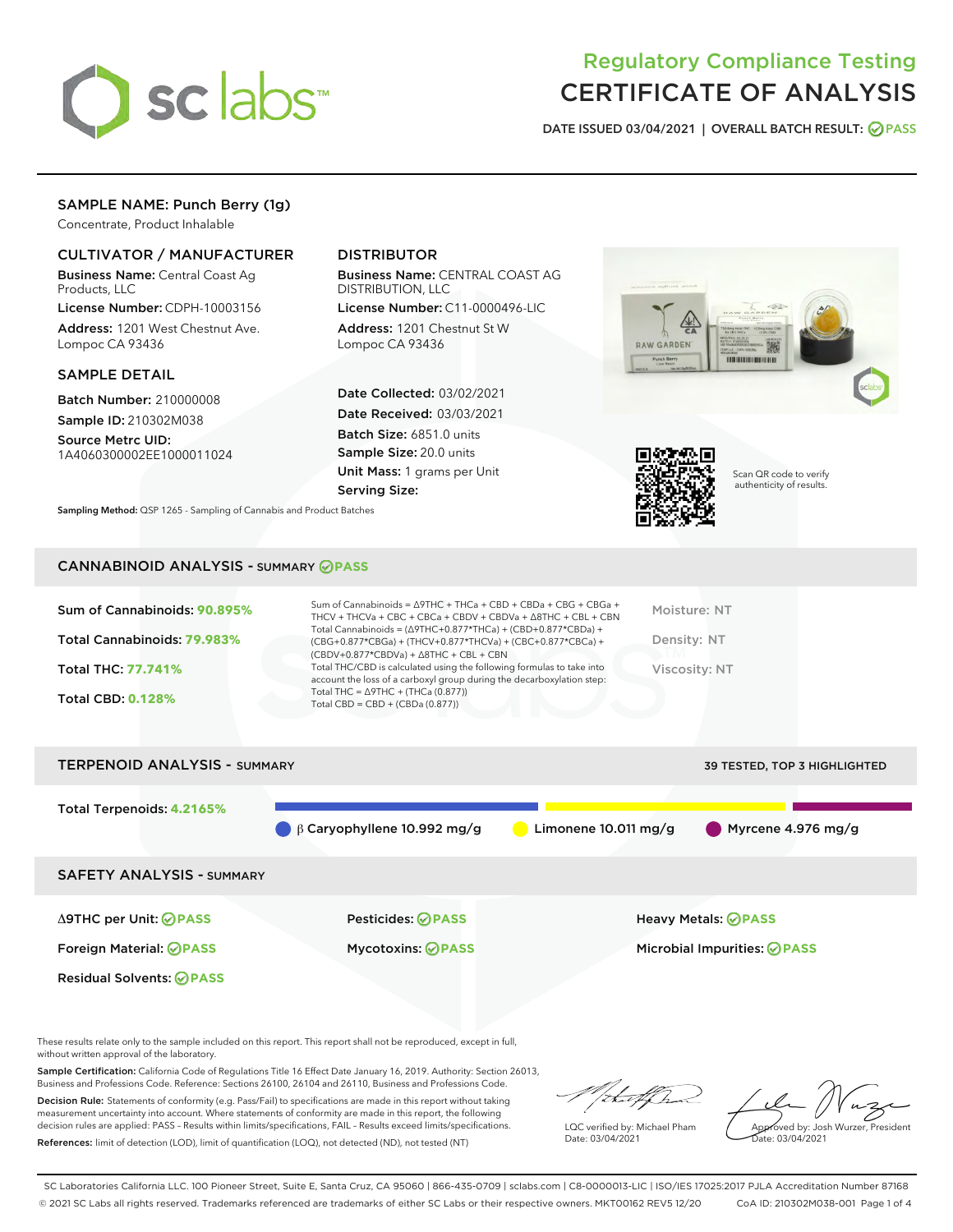



PUNCH BERRY (1G) | DATE ISSUED 03/04/2021 | OVERALL BATCH RESULT: @ PASS

## CANNABINOID TEST RESULTS - 03/04/2021 2 PASS

Tested by high-performance liquid chromatography with diode-array detection (HPLC-DAD). **Method:** QSP 1157 - Analysis of Cannabinoids by HPLC-DAD

TOTAL CANNABINOIDS: **79.983%** Total Cannabinoids (Total THC) + (Total CBD) + (Total CBG) + (Total THCV) + (Total CBC) +

(Total CBDV) + ∆8THC + CBL + CBN

TOTAL THC: **77.741%** Total THC (∆9THC+0.877\*THCa)

TOTAL CBD: **0.128%**

Total CBD (CBD+0.877\*CBDa)

Total CBG (CBG+0.877\*CBGa) TOTAL THCV: 0.343% Total THCV (THCV+0.877\*THCVa)

TOTAL CBG: 1.17%

TOTAL CBC: 0.601% Total CBC (CBC+0.877\*CBCa)

TOTAL CBDV: ND Total CBDV (CBDV+0.877\*CBDVa)

| <b>COMPOUND</b>  | LOD/LOQ<br>(mg/g)          | <b>MEASUREMENT</b><br><b>UNCERTAINTY</b><br>(mg/g) | <b>RESULT</b><br>(mg/g) | <b>RESULT</b><br>(%) |
|------------------|----------------------------|----------------------------------------------------|-------------------------|----------------------|
| <b>THCa</b>      | 0.05/0.14                  | ±22.209                                            | 864.15                  | 86.415               |
| <b>A9THC</b>     | 0.06 / 0.26                | ±0.673                                             | 19.55                   | 1.955                |
| <b>CBGa</b>      | 0.1 / 0.2                  | ±0.57                                              | 11.0                    | 1.10                 |
| <b>CBCa</b>      | 0.07/0.28                  | ±0.335                                             | 6.85                    | 0.685                |
| <b>THCVa</b>     | 0.07/0.20                  | ±0.187                                             | 3.91                    | 0.391                |
| <b>CBG</b>       | 0.06/0.19                  | ±0.080                                             | 2.03                    | 0.203                |
| <b>CBDa</b>      | 0.02/0.19                  | ±0.043                                             | 1.46                    | 0.146                |
| $\triangle$ 8THC | 0.1/0.4                    | N/A                                                | <b>ND</b>               | <b>ND</b>            |
| <b>THCV</b>      | 0.1/0.2                    | N/A                                                | <b>ND</b>               | <b>ND</b>            |
| <b>CBD</b>       | 0.07/0.29                  | N/A                                                | <b>ND</b>               | <b>ND</b>            |
| <b>CBDV</b>      | 0.04 / 0.15                | N/A                                                | <b>ND</b>               | <b>ND</b>            |
| <b>CBDVa</b>     | 0.03/0.53                  | N/A                                                | <b>ND</b>               | <b>ND</b>            |
| <b>CBL</b>       | 0.06 / 0.24                | N/A                                                | <b>ND</b>               | <b>ND</b>            |
| <b>CBN</b>       | 0.1/0.3                    | N/A                                                | <b>ND</b>               | <b>ND</b>            |
| <b>CBC</b>       | 0.2 / 0.5                  | N/A                                                | <b>ND</b>               | <b>ND</b>            |
|                  | <b>SUM OF CANNABINOIDS</b> |                                                    | 908.95 mg/g             | 90.895%              |

#### **UNIT MASS: 1 grams per Unit**

| ∆9THC per Unit                         | 1120 per-package limit     | 19.55 mg/unit<br><b>PASS</b> |  |
|----------------------------------------|----------------------------|------------------------------|--|
| <b>Total THC per Unit</b>              |                            | 777.41 mg/unit               |  |
| <b>CBD per Unit</b>                    |                            | <b>ND</b>                    |  |
| <b>Total CBD per Unit</b>              |                            | $1.28$ mg/unit               |  |
| <b>Sum of Cannabinoids</b><br>per Unit |                            | 908.95 mg/unit               |  |
| <b>Total Cannabinoids</b><br>per Unit  |                            | 799.83 mg/unit               |  |
| <b>MOISTURE TEST RESULT</b>            | <b>DENSITY TEST RESULT</b> | <b>VISCOSITY TEST RESULT</b> |  |

Not Tested

**MOISTURE TEST RESULT**

Not Tested

Not Tested

#### TERPENOID TEST RESULTS - 03/04/2021

Terpene analysis utilizing gas chromatography-flame ionization detection (GC-FID). Terpenes are the aromatic compounds that endow cannabis with their unique scent and effect. Following are the primary terpenes detected. **Method:** QSP 1192 - Analysis of Terpenoids by GC-FID

| <b>COMPOUND</b>         | LOD/LOQ<br>(mg/g) | <b>MEASUREMENT</b><br><b>UNCERTAINTY</b><br>(mg/g) | <b>RESULT</b><br>(mg/g)                         | <b>RESULT</b><br>(%) |
|-------------------------|-------------------|----------------------------------------------------|-------------------------------------------------|----------------------|
| $\beta$ Caryophyllene   | 0.004 / 0.012     | ±0.3913                                            | 10.992                                          | 1.0992               |
| Limonene                | 0.005 / 0.016     | ±0.1432                                            | 10.011                                          | 1.0011               |
| <b>Myrcene</b>          | 0.008 / 0.025     | ±0.0642                                            | 4.976                                           | 0.4976               |
| $\alpha$ Humulene       | 0.009 / 0.029     | ±0.0967                                            | 3.011                                           | 0.3011               |
| Linalool                | 0.009 / 0.032     | ±0.0717                                            | 1.886                                           | 0.1886               |
| $\alpha$ Bisabolol      | 0.008 / 0.026     | ±0.0994                                            | 1.862                                           | 0.1862               |
| Ocimene                 | 0.011 / 0.038     | ±0.0541                                            | 1.686                                           | 0.1686               |
| $\beta$ Pinene          | 0.004 / 0.014     | ±0.0150                                            | 1.303                                           | 0.1303               |
| $\alpha$ Pinene         | 0.005 / 0.017     | ±0.0090                                            | 1.045                                           | 0.1045               |
| trans-ß-Farnesene       | 0.008 / 0.025     | ±0.0324                                            | 0.912                                           | 0.0912               |
| Fenchol                 | 0.010 / 0.034     | ±0.0305                                            | 0.789                                           | 0.0789               |
| Guaiol                  | 0.009 / 0.030     | ±0.0367                                            | 0.777                                           | 0.0777               |
| Valencene               | 0.009 / 0.030     | ±0.0531                                            | 0.771                                           | 0.0771               |
| Terpineol               | 0.016 / 0.055     | ±0.0447                                            | 0.728                                           | 0.0728               |
| Terpinolene             | 0.008 / 0.026     | ±0.0101                                            | 0.493                                           | 0.0493               |
| Caryophyllene<br>Oxide  | 0.010 / 0.033     | ±0.0136                                            | 0.295                                           | 0.0295               |
| <b>Borneol</b>          | 0.005 / 0.016     | ±0.0073                                            | 0.174                                           | 0.0174               |
| Camphene                | 0.005 / 0.015     | ±0.0018                                            | 0.156                                           | 0.0156               |
| Nerolidol               | 0.009 / 0.028     | ±0.0094                                            | 0.150                                           | 0.0150               |
| Fenchone                | 0.009 / 0.028     | ±0.0030                                            | 0.102                                           | 0.0102               |
| Citronellol             | 0.003 / 0.010     | ±0.0012                                            | 0.025                                           | 0.0025               |
| <b>Geranyl Acetate</b>  | 0.004 / 0.014     | ±0.0009                                            | 0.021                                           | 0.0021               |
| $\alpha$ Phellandrene   | 0.006 / 0.020     | N/A                                                | <loq< th=""><th><loq< th=""></loq<></th></loq<> | <loq< th=""></loq<>  |
| $\alpha$ Terpinene      | 0.005 / 0.017     | N/A                                                | <loq< th=""><th><loq< th=""></loq<></th></loq<> | <loq< th=""></loq<>  |
| Sabinene Hydrate        | 0.006 / 0.022     | N/A                                                | <loq< th=""><th><loq< th=""></loq<></th></loq<> | <loq< th=""></loq<>  |
| Nerol                   | 0.003 / 0.011     | N/A                                                | <loq< th=""><th><loq< th=""></loq<></th></loq<> | <loq< th=""></loq<>  |
| Sabinene                | 0.004 / 0.014     | N/A                                                | ND                                              | <b>ND</b>            |
| 3 Carene                | 0.005 / 0.018     | N/A                                                | ND                                              | ND                   |
| p-Cymene                | 0.005 / 0.016     | N/A                                                | <b>ND</b>                                       | <b>ND</b>            |
| Eucalyptol              | 0.006 / 0.018     | N/A                                                | ND                                              | <b>ND</b>            |
| $\gamma$ Terpinene      | 0.006 / 0.018     | N/A                                                | ND                                              | ND                   |
| (-)-Isopulegol          | 0.005 / 0.016     | N/A                                                | ND                                              | ND                   |
| Camphor                 | 0.006 / 0.019     | N/A                                                | ND                                              | ND                   |
| Isoborneol              | 0.004 / 0.012     | N/A                                                | ND                                              | ND                   |
| Menthol                 | 0.008 / 0.025     | N/A                                                | ND                                              | ND                   |
| R-(+)-Pulegone          | 0.003 / 0.011     | N/A                                                | ND                                              | ND                   |
| Geraniol                | 0.002 / 0.007     | N/A                                                | ND                                              | ND                   |
| $\alpha$ Cedrene        | 0.005 / 0.016     | N/A                                                | ND                                              | ND                   |
| Cedrol                  | 0.008 / 0.027     | N/A                                                | ND                                              | ND                   |
| <b>TOTAL TERPENOIDS</b> |                   |                                                    | 42.165 mg/g                                     | 4.2165%              |

SC Laboratories California LLC. 100 Pioneer Street, Suite E, Santa Cruz, CA 95060 | 866-435-0709 | sclabs.com | C8-0000013-LIC | ISO/IES 17025:2017 PJLA Accreditation Number 87168 © 2021 SC Labs all rights reserved. Trademarks referenced are trademarks of either SC Labs or their respective owners. MKT00162 REV5 12/20 CoA ID: 210302M038-001 Page 2 of 4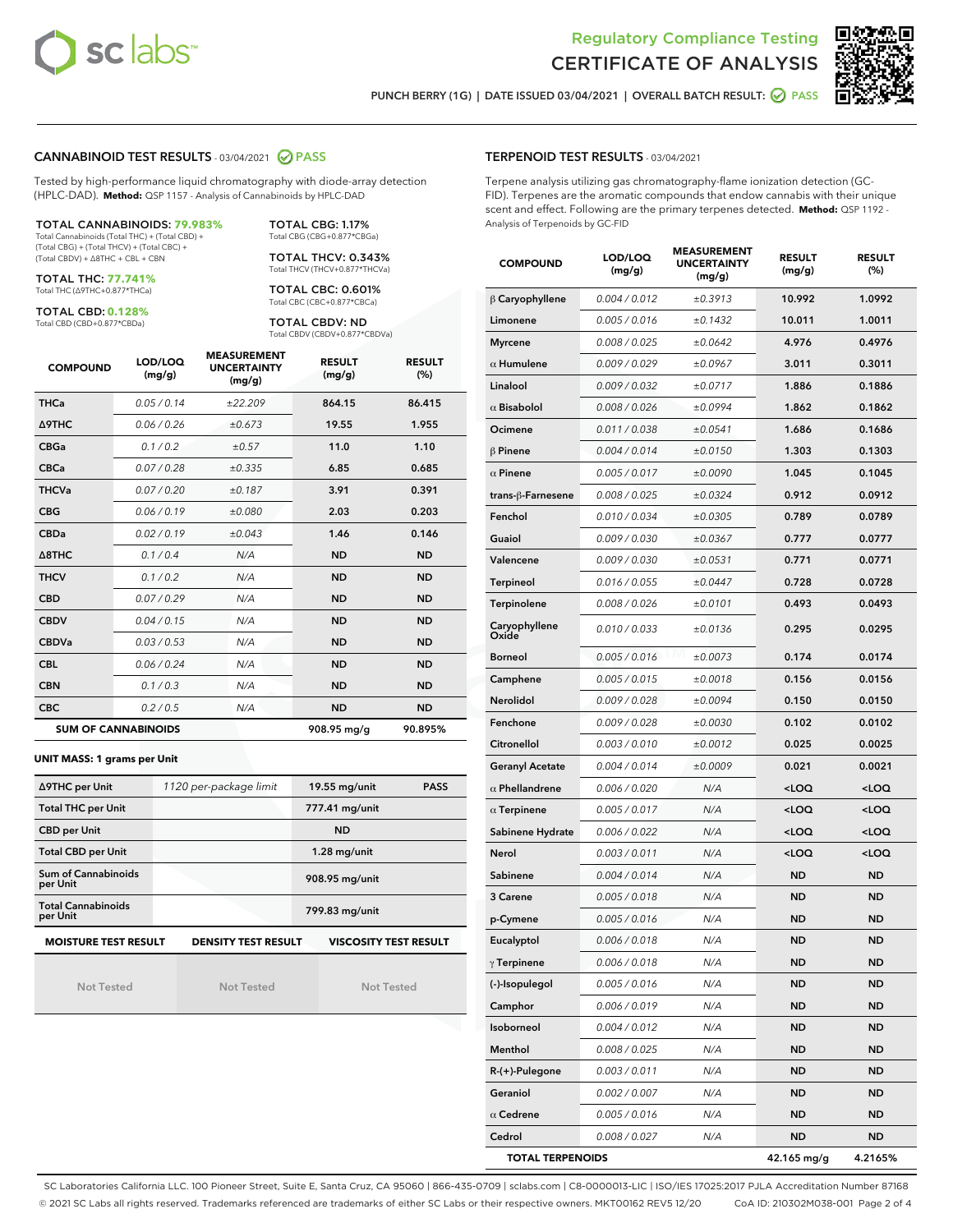



PUNCH BERRY (1G) | DATE ISSUED 03/04/2021 | OVERALL BATCH RESULT: ● PASS

# CATEGORY 1 PESTICIDE TEST RESULTS - 03/04/2021 2 PASS

Pesticide and plant growth regulator analysis utilizing high-performance liquid chromatography-mass spectrometry (HPLC-MS) or gas chromatography-mass spectrometry (GC-MS). \*GC-MS utilized where indicated. **Method:** QSP 1212 - Analysis of Pesticides and Mycotoxins by LC-MS or QSP 1213 - Analysis of Pesticides by GC-MS

| <b>COMPOUND</b>             | LOD/LOQ<br>$(\mu g/g)$ | <b>ACTION</b><br><b>LIMIT</b><br>$(\mu g/g)$ | <b>MEASUREMENT</b><br><b>UNCERTAINTY</b><br>$(\mu g/g)$ | <b>RESULT</b><br>$(\mu g/g)$ | <b>RESULT</b> |
|-----------------------------|------------------------|----------------------------------------------|---------------------------------------------------------|------------------------------|---------------|
| Aldicarb                    | 0.03 / 0.08            | $\ge$ LOD                                    | N/A                                                     | <b>ND</b>                    | <b>PASS</b>   |
| Carbofuran                  | 0.02 / 0.05            | $\geq$ LOD                                   | N/A                                                     | <b>ND</b>                    | <b>PASS</b>   |
| Chlordane*                  | 0.03/0.08              | $\geq$ LOD                                   | N/A                                                     | <b>ND</b>                    | <b>PASS</b>   |
| Chlorfenapyr*               | 0.03/0.10              | $\geq$ LOD                                   | N/A                                                     | <b>ND</b>                    | <b>PASS</b>   |
| Chlorpyrifos                | 0.02 / 0.06            | $\geq$ LOD                                   | N/A                                                     | <b>ND</b>                    | <b>PASS</b>   |
| Coumaphos                   | 0.02 / 0.07            | $\ge$ LOD                                    | N/A                                                     | <b>ND</b>                    | <b>PASS</b>   |
| Daminozide                  | 0.02/0.07              | $>$ LOD                                      | N/A                                                     | <b>ND</b>                    | <b>PASS</b>   |
| <b>DDVP</b><br>(Dichlorvos) | 0.03/0.09              | $>$ LOD                                      | N/A                                                     | <b>ND</b>                    | <b>PASS</b>   |
| Dimethoate                  | 0.03/0.08              | $\ge$ LOD                                    | N/A                                                     | <b>ND</b>                    | <b>PASS</b>   |
| Ethoprop(hos)               | 0.03/0.10              | $>$ LOD                                      | N/A                                                     | <b>ND</b>                    | <b>PASS</b>   |
| Etofenprox                  | 0.02 / 0.06            | $\ge$ LOD                                    | N/A                                                     | <b>ND</b>                    | <b>PASS</b>   |
| Fenoxycarb                  | 0.03/0.08              | $\ge$ LOD                                    | N/A                                                     | <b>ND</b>                    | <b>PASS</b>   |
| Fipronil                    | 0.03/0.08              | $>$ LOD                                      | N/A                                                     | <b>ND</b>                    | <b>PASS</b>   |
| Imazalil                    | 0.02 / 0.06            | $\ge$ LOD                                    | N/A                                                     | <b>ND</b>                    | <b>PASS</b>   |
| Methiocarb                  | 0.02 / 0.07            | $\ge$ LOD                                    | N/A                                                     | <b>ND</b>                    | <b>PASS</b>   |
| Methyl<br>parathion         | 0.03/0.10              | $\ge$ LOD                                    | N/A                                                     | <b>ND</b>                    | <b>PASS</b>   |
| <b>Mevinphos</b>            | 0.03/0.09              | $\ge$ LOD                                    | N/A                                                     | <b>ND</b>                    | <b>PASS</b>   |
| Paclobutrazol               | 0.02 / 0.05            | $\ge$ LOD                                    | N/A                                                     | <b>ND</b>                    | <b>PASS</b>   |
| Propoxur                    | 0.03/0.09              | $\ge$ LOD                                    | N/A                                                     | <b>ND</b>                    | <b>PASS</b>   |
| Spiroxamine                 | 0.03 / 0.08            | $\ge$ LOD                                    | N/A                                                     | <b>ND</b>                    | <b>PASS</b>   |
| Thiacloprid                 | 0.03/0.10              | $\ge$ LOD                                    | N/A                                                     | <b>ND</b>                    | <b>PASS</b>   |

#### CATEGORY 2 PESTICIDE TEST RESULTS - 03/04/2021 @ PASS

| <b>COMPOUND</b>   | LOD/LOQ<br>$(\mu g/g)$ | <b>ACTION</b><br><b>LIMIT</b><br>$(\mu g/g)$ | <b>MEASUREMENT</b><br><b>UNCERTAINTY</b><br>$(\mu g/g)$ | <b>RESULT</b><br>$(\mu g/g)$ | <b>RESULT</b> |
|-------------------|------------------------|----------------------------------------------|---------------------------------------------------------|------------------------------|---------------|
| Abamectin         | 0.03/0.10              | 0.1                                          | N/A                                                     | <b>ND</b>                    | <b>PASS</b>   |
| Acephate          | 0.02/0.07              | 0.1                                          | N/A                                                     | <b>ND</b>                    | <b>PASS</b>   |
| Acequinocyl       | 0.02/0.07              | 0.1                                          | N/A                                                     | <b>ND</b>                    | <b>PASS</b>   |
| Acetamiprid       | 0.02/0.05              | 0.1                                          | N/A                                                     | <b>ND</b>                    | <b>PASS</b>   |
| Azoxystrobin      | 0.02/0.07              | 0.1                                          | N/A                                                     | <b>ND</b>                    | <b>PASS</b>   |
| <b>Bifenazate</b> | 0.01/0.04              | 0.1                                          | N/A                                                     | <b>ND</b>                    | <b>PASS</b>   |
| <b>Bifenthrin</b> | 0.02/0.05              | 3                                            | N/A                                                     | <b>ND</b>                    | <b>PASS</b>   |
| <b>Boscalid</b>   | 0.03/0.09              | 0.1                                          | N/A                                                     | <b>ND</b>                    | <b>PASS</b>   |

# CATEGORY 2 PESTICIDE TEST RESULTS - 03/04/2021 continued

| <b>COMPOUND</b>               | LOD/LOQ<br>(µg/g) | <b>ACTION</b><br>LIMIT<br>$(\mu g/g)$ | <b>MEASUREMENT</b><br><b>UNCERTAINTY</b><br>(µg/g) | <b>RESULT</b><br>(µg/g) | <b>RESULT</b> |
|-------------------------------|-------------------|---------------------------------------|----------------------------------------------------|-------------------------|---------------|
| Captan                        | 0.19/0.57         | 0.7                                   | N/A                                                | ND                      | <b>PASS</b>   |
| Carbaryl                      | 0.02 / 0.06       | 0.5                                   | N/A                                                | ND                      | <b>PASS</b>   |
| Chlorantranilip-<br>role      | 0.04 / 0.12       | 10                                    | N/A                                                | <b>ND</b>               | <b>PASS</b>   |
| Clofentezine                  | 0.03 / 0.09       | 0.1                                   | N/A                                                | <b>ND</b>               | <b>PASS</b>   |
| Cyfluthrin                    | 0.12 / 0.38       | 2                                     | N/A                                                | ND                      | <b>PASS</b>   |
| Cypermethrin                  | 0.11/0.32         | 1                                     | N/A                                                | ND                      | <b>PASS</b>   |
| Diazinon                      | 0.02 / 0.05       | 0.1                                   | N/A                                                | <b>ND</b>               | <b>PASS</b>   |
| Dimethomorph                  | 0.03 / 0.09       | 2                                     | N/A                                                | ND                      | <b>PASS</b>   |
| Etoxazole                     | 0.02 / 0.06       | 0.1                                   | N/A                                                | <b>ND</b>               | <b>PASS</b>   |
| Fenhexamid                    | 0.03 / 0.09       | 0.1                                   | N/A                                                | ND                      | <b>PASS</b>   |
| Fenpyroximate                 | 0.02 / 0.06       | 0.1                                   | N/A                                                | ND                      | <b>PASS</b>   |
| Flonicamid                    | 0.03 / 0.10       | 0.1                                   | N/A                                                | ND                      | <b>PASS</b>   |
| Fludioxonil                   | 0.03/0.10         | 0.1                                   | N/A                                                | <b>ND</b>               | <b>PASS</b>   |
| Hexythiazox                   | 0.02 / 0.07       | 0.1                                   | N/A                                                | ND                      | <b>PASS</b>   |
| Imidacloprid                  | 0.04 / 0.11       | 5                                     | N/A                                                | ND                      | <b>PASS</b>   |
| Kresoxim-methyl               | 0.02 / 0.07       | 0.1                                   | N/A                                                | ND                      | <b>PASS</b>   |
| Malathion                     | 0.03/0.09         | 0.5                                   | N/A                                                | ND                      | <b>PASS</b>   |
| Metalaxyl                     | 0.02 / 0.07       | $\overline{2}$                        | N/A                                                | ND                      | <b>PASS</b>   |
| Methomyl                      | 0.03 / 0.10       | 1                                     | N/A                                                | <b>ND</b>               | <b>PASS</b>   |
| Myclobutanil                  | 0.03/0.09         | 0.1                                   | N/A                                                | ND                      | <b>PASS</b>   |
| Naled                         | 0.02 / 0.07       | 0.1                                   | N/A                                                | ND                      | <b>PASS</b>   |
| Oxamyl                        | 0.04 / 0.11       | 0.5                                   | N/A                                                | <b>ND</b>               | <b>PASS</b>   |
| Pentachloronitro-<br>benzene* | 0.03 / 0.09       | 0.1                                   | N/A                                                | <b>ND</b>               | <b>PASS</b>   |
| Permethrin                    | 0.04 / 0.12       | 0.5                                   | N/A                                                | <b>ND</b>               | <b>PASS</b>   |
| Phosmet                       | 0.03 / 0.10       | 0.1                                   | N/A                                                | ND                      | <b>PASS</b>   |
| Piperonylbu-<br>toxide        | 0.02 / 0.07       | 3                                     | N/A                                                | <b>ND</b>               | <b>PASS</b>   |
| Prallethrin                   | 0.03 / 0.08       | 0.1                                   | N/A                                                | <b>ND</b>               | <b>PASS</b>   |
| Propiconazole                 | 0.02 / 0.07       | 0.1                                   | N/A                                                | ND                      | <b>PASS</b>   |
| Pyrethrins                    | 0.04 / 0.12       | 0.5                                   | N/A                                                | ND                      | PASS          |
| Pyridaben                     | 0.02 / 0.07       | 0.1                                   | N/A                                                | <b>ND</b>               | <b>PASS</b>   |
| Spinetoram                    | 0.02 / 0.07       | 0.1                                   | N/A                                                | <b>ND</b>               | <b>PASS</b>   |
| Spinosad                      | 0.02 / 0.07       | 0.1                                   | N/A                                                | <b>ND</b>               | <b>PASS</b>   |
| Spiromesifen                  | 0.02 / 0.05       | 0.1                                   | N/A                                                | <b>ND</b>               | <b>PASS</b>   |
| Spirotetramat                 | 0.02 / 0.06       | 0.1                                   | N/A                                                | <b>ND</b>               | <b>PASS</b>   |
| Tebuconazole                  | 0.02 / 0.07       | 0.1                                   | N/A                                                | <b>ND</b>               | <b>PASS</b>   |
| Thiamethoxam                  | 0.03 / 0.10       | 5                                     | N/A                                                | <b>ND</b>               | <b>PASS</b>   |
| Trifloxystrobin               | 0.03 / 0.08       | 0.1                                   | N/A                                                | <b>ND</b>               | <b>PASS</b>   |